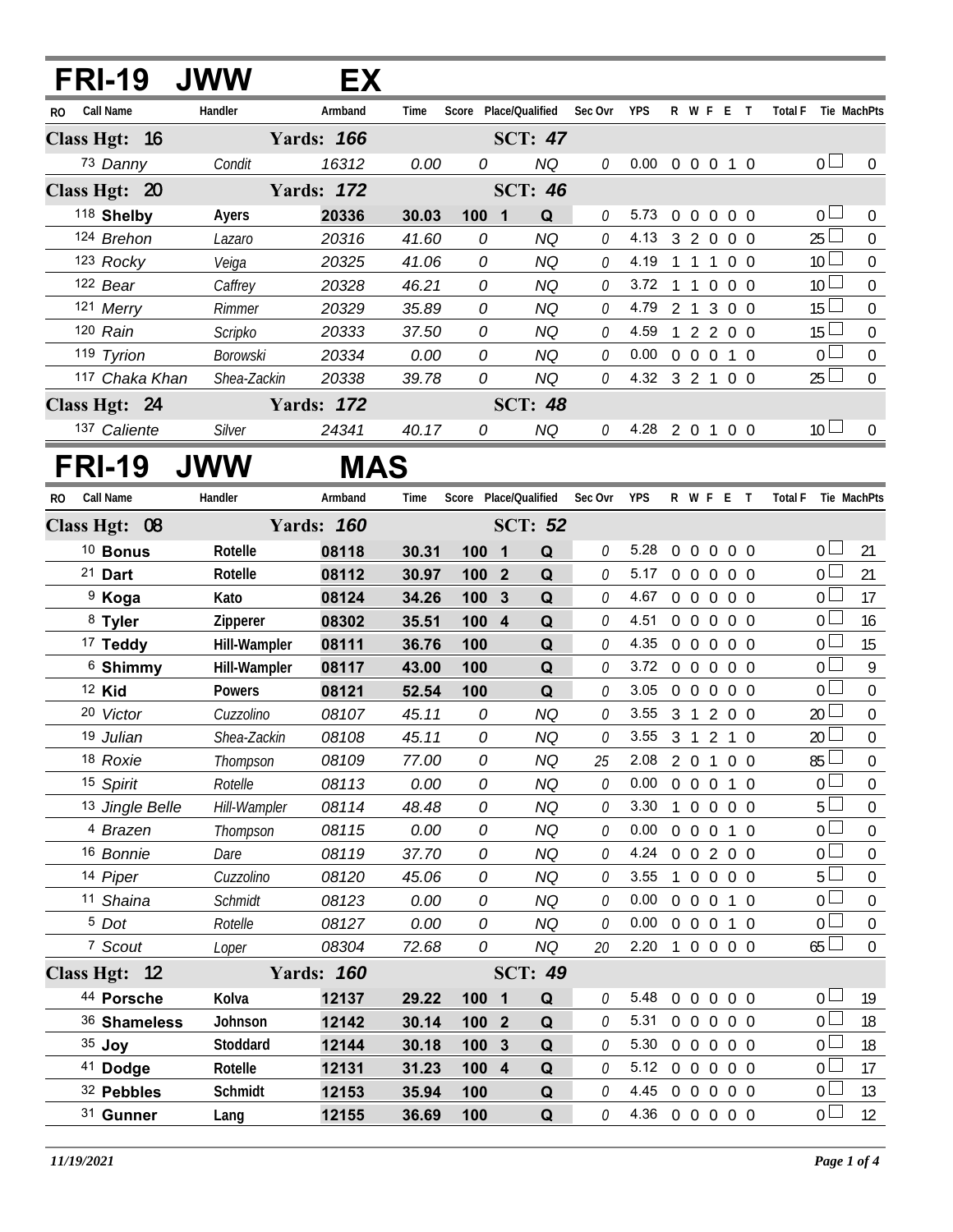|                   | <sup>27</sup> Bolt  | Hill-Wampler   | 12305             | 38.88 | 100   | Q                 | 0        | 4.12           |                | $0\quad 0\quad 0\quad 0\quad 0$  |                   |            | 0 L             | 10             |
|-------------------|---------------------|----------------|-------------------|-------|-------|-------------------|----------|----------------|----------------|----------------------------------|-------------------|------------|-----------------|----------------|
|                   | 45 Zor-el           | Bergmann       | 12128             | 40.15 | 100   | Q                 | 0        | 3.99           |                | $0\quad 0\quad 0$                |                   | $0\quad 0$ | $_0$ $\square$  | 8              |
|                   | 34 Pippi            | Cornelius      | 12148             | 42.83 | 100   | Q                 | 0        | 3.74           |                | $0\quad 0\quad 0$                |                   | $0\quad 0$ | $0\Box$         | 6              |
|                   | 40 Ditto            | Prekop         | 12133             | 34.67 | 0     | <b>NQ</b>         | 0        | 4.61           | 0 <sub>1</sub> | $\overline{0}$                   |                   | $0\quad 0$ | 5 <sub>1</sub>  | $\overline{0}$ |
|                   | 39 BB               | Visco          | 12134             | 34.81 | 0     | <b>NQ</b>         | 0        | 4.60           | 1 1            | $\overline{0}$                   |                   | $0\quad 0$ | $10\Box$        | $\Omega$       |
|                   | 37 Surfer Dude      | Gilmer         | 12140             | 34.17 | 0     | <b>NQ</b>         | 0        | 4.68           | $\mathbf{1}$   | $\overline{0}$<br>$\overline{0}$ |                   | $0\quad 0$ | $5+$            | $\mathbf 0$    |
|                   | 30 Cheyenne         | Ulissi         | 12157             | 52.22 | 0     | <b>NQ</b>         | 3        | 3.06           | $1\quad1$      | $\overline{0}$                   |                   | $0\quad 0$ | 19 <sup>L</sup> | 0              |
|                   | 29 Ta-Da!           | Mount          | 12158             | 0.00  | 0     | <b>NQ</b>         | 0        | 0.00           |                | $0\quad 0\quad 0$                |                   | $1\quad$ 0 | $0-$            | $\mathbf 0$    |
|                   | 28 Vette            | Kolva          | 12159             | 30.15 | 0     | <b>NQ</b>         | 0        | 5.31           | 1 1            | $\overline{0}$                   |                   | $0\quad 0$ | $10\Box$        | $\overline{0}$ |
|                   | 42 Sonar            | Kraitchman     | 12129             | 0.00  | 0     | <b>ABS</b>        | 0        | 0.00           |                | $0\quad 0$<br>$\overline{0}$     |                   | $0\quad 0$ | $0-$            | 0              |
|                   | 38 Chew             | Ulissi         | 12139             | 0.00  | 0     | <b>ABS</b>        | 0        | 0.00           |                | $0\quad 0$<br>$\overline{0}$     |                   | $0\quad 0$ | $0\Box$         | $\overline{0}$ |
|                   | 33 Fizz             | Larson         | 12150             | 0.00  | 0     | <b>ABS</b>        | 0        | 0.00           |                | $0\quad 0\quad 0$                |                   | $0\quad 0$ | $\overline{0}$  | $\overline{0}$ |
| 43 B              |                     | Hill-Wampler   | 12163             | 0.00  | 0     | ABS               | 0        | 0.00           |                | 0 0 0 0 0                        |                   |            | $\overline{0}$  | $\mathbf 0$    |
| <b>Class Hgt:</b> | - 16                |                | <b>Yards: 166</b> |       |       | <b>SCT: 47</b>    |          |                |                |                                  |                   |            |                 |                |
|                   | 67 /ve              | <b>Buchma</b>  | 16173             | 0.00  | 0     | AIS               | 0        | 0.00           | $0\quad 0$     | $\overline{0}$                   |                   | $0\quad 0$ | 0 <sup>1</sup>  | $\mathbf 0$    |
|                   | 61 Sawyer           | Ondeyka        | 16186             | 25.52 | 100   | $\mathbf 1$<br>Q  | 0        | 6.50           |                | $0\quad 0$<br>$\overline{0}$     |                   | $0\quad 0$ | $\overline{0}$  | 21             |
|                   | 68 Rigby            | Suttner        | 16171             | 26.35 | 100   | Q<br>$\mathbf{2}$ | 0        | 6.30           |                | $0\quad 0\quad 0$                |                   | $0\quad 0$ | $\overline{0}$  | 20             |
|                   | <sup>66</sup> Sweep | Wurst          | 16174             | 27.06 | 100   | 3<br>Q            | 0        | 6.13           |                | $0\quad 0$<br>$\overline{0}$     |                   | $0\quad 0$ | $\overline{0}$  | 19             |
|                   | 58 Mysti            | Turner         | 16191             | 28.30 | 100 4 | Q                 | 0        | 5.87           |                | $0\quad 0\quad 0$                |                   | $0\quad 0$ | $\overline{0}$  | 18             |
|                   | 57 Rhys             | Midura         | 16192             | 29.09 | 100   | Q                 | 0        | 5.71           |                | $0\quad 0$<br>$\overline{0}$     |                   | $0\quad 0$ | 0 <sup>2</sup>  | 17             |
|                   | 59 Si               | <b>Visco</b>   | 16198             | 29.94 | 100   | Q                 | 0        | 5.54           |                | $0\quad 0$<br>$\overline{0}$     |                   | $0\quad 0$ | 0 <sup>1</sup>  | 17             |
|                   | 72 Spinner          | Fluet          | 16164             | 46.92 | 0     | NQ                | 0        | 3.54           | 3 <sub>1</sub> | 1                                |                   | $0\quad 0$ | 20 <sup>2</sup> | 0              |
|                   | 71 Zabu             | Goodspeed      | 16168             | 0.00  | 0     | <b>NQ</b>         | 0        | 0.00           |                | $0\quad 0\quad 0$                |                   | $1\quad0$  | $0 -$           | $\mathbf 0$    |
|                   | 70 Finn             | Bruno          | 16169             | 28.69 | 0     | NQ                | 0        | 5.79           |                | $0\quad 0$<br>1                  |                   | $0\quad 0$ | $\overline{0}$  | 0              |
|                   | 69 Joey             | Condit         | 16170             | 32.52 | 0     | <b>NQ</b>         | 0        | 5.10           |                | $0\quad 0$<br>$\mathbf{1}$       |                   | $0\quad 0$ | $\overline{0}$  | $\mathbf 0$    |
|                   | 65 Nell             | Lesko          | 16175             | 0.00  | 0     | NQ                | 0        | 0.00           |                | $0\quad 0\quad 0$                |                   | $1\quad0$  | $\overline{0}$  | 0              |
|                   | 64 Sadie            | Baranowski     | 16177             | 35.48 | 0     | <b>NQ</b>         | 0        | 4.68           |                | 020                              |                   | $0\quad 0$ | 10 <sup>1</sup> | $\mathbf 0$    |
|                   | 63 Ozzy             | Halloran       | 16178             | 37.99 | 0     | <b>NQ</b>         | 0        | 4.37           |                | 0 2 2 0 0                        |                   |            | $10\Box$        | $\overline{0}$ |
|                   | 62 Lilac            | Davis          | 16180             | 61.50 | 0     | <b>NQ</b>         | 14       | 2.70           | $1\quad1$      | $\overline{0}$                   |                   | $0\quad 0$ | $52 \perp$      | $\mathbf 0$    |
|                   | 60 SnapShot         | Johnson        | 16188             | 35.60 | 0     | <b>NQ</b>         | 0        | 4.66 0 2 1 0 0 |                |                                  |                   |            | 10 <sup>2</sup> | $\Omega$       |
|                   | 56 Joule            | Sturtz         | 16193             | 44.68 | 0     | NQ                | 0        | 3.72 2 2 2 0 0 |                |                                  |                   |            | 20 <sup>2</sup> | $\overline{0}$ |
|                   | Class Hgt: 20       |                | <b>Yards: 172</b> |       |       | <b>SCT: 46</b>    |          |                |                |                                  |                   |            |                 |                |
|                   | 104 Cinder          | Mellon         | 20200             | 0.00  | 0     | AIS               | 0        | 0.00           |                | 0 0 0 0 0                        |                   |            | $0\square$      | $\overline{0}$ |
|                   | 112 Phire           | <b>Bronson</b> | 20213             | 26.64 | 100 1 | $\mathbf Q$       | $\theta$ | 6.46           |                | 0 0 0 0 0                        |                   |            | 0 <sub>0</sub>  | 19             |
|                   | 84 Butter           | Lesinski       | 20259             | 27.00 | 100 2 | Q                 | $\theta$ | 6.37           |                | 00000                            |                   |            | 0 <sub>0</sub>  | 19             |
|                   | 82 Grace            | Rubinstein     | 20263             | 30.46 | 100 3 | Q                 | 0        | 5.65           |                | 0 0 0 0 0                        |                   |            | $0-$            | 15             |
|                   | 107 Nitro           | Chernack       | 20222             | 33.43 | 100 4 | Q                 | 0        | 5.15           |                | $0\quad 0\quad 0\quad 0\quad 0$  |                   |            | 0 <sub>0</sub>  | 12             |
|                   | 116 Cooper          | Mellon         | 20199             | 37.10 | 100   | Q                 | $\theta$ | 4.64           |                | 0 0 0 0 0                        |                   |            | 0 <sup>1</sup>  | 8              |
|                   | 115 Dobby           | Cifarelli      | 20208             | 0.00  | 0     | ΝQ                | 0        | 0.00           |                | 0 0 0 1 0                        |                   |            | 0 <sub>0</sub>  | 0              |
|                   | 114 Quinn           | Arndt          | 20209             | 32.91 | 0     | <b>NQ</b>         | 0        | 5.23           |                | 1 1 0 0 0                        |                   |            | 10 <sup>L</sup> | $\Omega$       |
|                   | 113 Bindi           | Sturtz         | 20211             | 0.00  | 0     | <b>NQ</b>         | 0        | 0.00           |                | 0 0 0 1 0                        |                   |            | 0 <sup>1</sup>  | 0              |
|                   | 110 Asher           | Scagnelli      | 20215             | 39.93 | 0     | <b>NQ</b>         | 0        | 4.31           |                | $1\quad1$                        | $0\quad 0\quad 0$ |            | $10\Box$        | $\theta$       |
|                   | 109 Duncan          | Tendler        | 20218             | 31.32 | 0     | NQ                | 0        | 5.49           |                | 1 1 0 0 0                        |                   |            | 10 <sup>1</sup> | $\overline{0}$ |
|                   | 108 Lollipop        | Habich         | 20219             | 31.65 | 0     | NQ                | $\theta$ | 5.43           |                | 0 0 1 0 0                        |                   |            | 0 <sup>1</sup>  | 0              |
|                   | 106 Tessa           | Turner         | 20223             | 37.96 | 0     | <b>NQ</b>         | 0        | 4.53           |                | 1 1 0 0 0                        |                   |            | 10 <sup>L</sup> | $\overline{0}$ |
|                   | 103 Ben             | Kramer         | 20227             | 63.60 | 0     | <b>NQ</b>         | 17       | 2.70 2 1 2 0 0 |                |                                  |                   |            | $66 \Box$       | $\mathbf 0$    |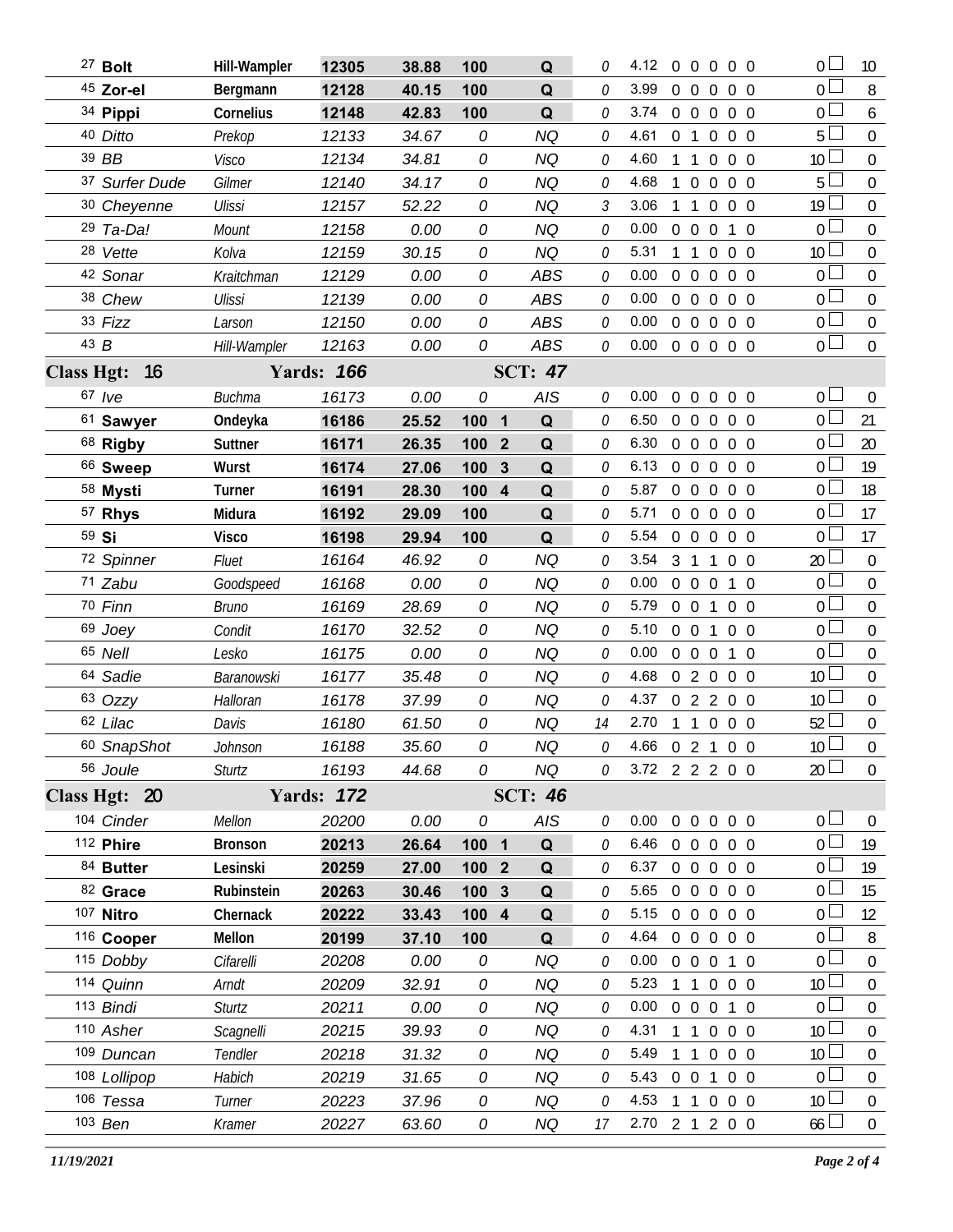|     | 102 Sky                | Patrick         | 20228             | 39.27 | 0                              | <b>NQ</b>      | 0        | 4.38                       |                | 3 3 3          |                   | $0\quad 0$     |          |                | 30 <sup>1</sup> | $\overline{0}$   |
|-----|------------------------|-----------------|-------------------|-------|--------------------------------|----------------|----------|----------------------------|----------------|----------------|-------------------|----------------|----------|----------------|-----------------|------------------|
|     | 101 Shelby             | Terra           | 20230             | 45.08 | 0                              | <b>NQ</b>      | 0        | 3.82                       | $\mathbf{1}$   | $\overline{0}$ | $\overline{0}$    | $0\quad 0$     |          |                | $5\perp$        | $\overline{0}$   |
|     | 100 Peanut             | Cifarelli       | 20231             | 0.00  | 0                              | NQ             | 0        | 0.00                       |                | $0\quad 0$     | $\overline{0}$    | 1              | $\Omega$ |                | 0 L             | $\boldsymbol{0}$ |
|     | 99 Blake               | Murdock         | 20233             | 37.03 | 0                              | NQ             | 0        | 4.64                       | $\mathbf{1}$   | $\overline{0}$ | $\mathbf 0$       | 0 <sub>0</sub> |          |                | $5\perp$        | $\overline{0}$   |
|     | 98 Grayson             | Reinhardt       | 20234             | 28.21 | 0                              | NQ             | 0        | 6.10                       | $0\quad 0$     |                | 1                 | $0\quad 0$     |          |                | 0 <sup>L</sup>  | $\boldsymbol{0}$ |
|     | 96 Dynamo              | Mount           | 20236             | 0.00  | 0                              | <b>NQ</b>      | 0        | 0.00                       |                | $0\quad 0$     | $\overline{0}$    | 1              | $\Omega$ |                | 0 <sup>1</sup>  | $\boldsymbol{0}$ |
|     | 95 Lacy                | Dauer           | 20238             | 31.98 | 0                              | <b>NQ</b>      | 0        | 5.38                       | 0 <sub>1</sub> |                | 2                 | $0\quad 0$     |          |                | 5 <sup>1</sup>  | $\boldsymbol{0}$ |
|     | 94 Emily               | <b>McGuigan</b> | 20241             | 35.51 | 0                              | <b>NQ</b>      | 0        | 4.84                       |                | $\mathbf{1}$   | 2                 | $0\quad 0$     |          |                | 10 <sup>L</sup> | $\mathbf 0$      |
|     | 93 Kinje               | Sparks          | 20242             | 31.46 | 0                              | <b>NQ</b>      | 0        | 5.47                       |                | $1\quad1$      | $\overline{0}$    | $0\quad 0$     |          |                | 10 <sup>L</sup> | $\overline{0}$   |
|     | 86 Hops                | Mellon          | 20245             | 40.50 | 0                              | <b>NQ</b>      | 0        | 4.25                       | 1              | $\overline{0}$ | $\mathbf{1}$      | $0\quad 0$     |          |                | 5 <sub>1</sub>  | $\mathbf 0$      |
|     | 92 O'Neill             | Keeshen         | 20247             | 0.00  | 0                              | <b>NQ</b>      | 0        | 0.00                       |                | $0\quad 0$     | $\mathbf 0$       | $1\quad0$      |          |                | 0 <sup>L</sup>  | $\boldsymbol{0}$ |
|     | 91 Declan              | Minnella        | 20248             | 36.90 | 0                              | <b>NQ</b>      | 0        | 4.66                       |                | $1\quad0$      | $\mathbf{1}$      | $0\quad 0$     |          |                | $5\perp$        | $\mathbf 0$      |
|     | 90 Emma                | Hill-Wampler    | 20249             | 41.86 | 0                              | <b>NQ</b>      | 0        | 4.11                       |                | $1\quad1$      | $\overline{0}$    | $0\quad 0$     |          |                | 10 <sup>L</sup> | $\overline{0}$   |
|     | 88 Trixie              | Parrett         | 20253             | 30.79 | 0                              | <b>NQ</b>      | 0        | 5.59                       | $\mathbf{1}$   | $\overline{0}$ | $\mathbf{1}$      | $0\quad 0$     |          |                | $5\perp$        | $\mathbf 0$      |
|     | 87 Cricket             | Shoemaker       | 20254             | 45.95 | 0                              | <b>NQ</b>      | 0        | 3.74                       |                | $2\quad 0$     | $\mathbf 0$       | $0\quad 0$     |          |                | 10 <sup>L</sup> | $\boldsymbol{0}$ |
|     | 83 Emma                | Gechter         | 20260             | 46.71 | 0                              | <b>NQ</b>      | 0        | 3.68                       | 0 <sub>1</sub> |                | $\overline{0}$    | $0\quad 0$     |          |                | 5 <sub>1</sub>  | $\mathbf 0$      |
|     | 81 Tonks               | Cifarelli       | 20337             | 36.11 | 0                              | <b>NQ</b>      | 0        | 4.76                       | $1\quad1$      |                | $\overline{0}$    | $0\quad 0$     |          |                | 10 <sup>L</sup> | $\overline{0}$   |
|     | 111 Ghost              | Patrick         | 20214             | 0.00  | 0                              | <b>ABS</b>     | 0        | 0.00                       |                | $0\quad 0$     | $\overline{0}$    | $0\quad 0$     |          |                | $0-$            | $\mathbf 0$      |
|     | 105 Chick              | Mosner          | 20225             | 0.00  | 0                              | <b>ABS</b>     | 0        | 0.00                       |                | $0\quad 0$     | $\overline{0}$    | $0\quad 0$     |          |                | 0 <sub>0</sub>  | $\boldsymbol{0}$ |
|     | 97 Rusty               | Flannelly       | 20235             | 0.00  | 0                              | <b>ABS</b>     | 0        | 0.00                       |                | $0\quad 0$     | $\mathbf 0$       | $0\quad 0$     |          |                | 0 <sup>1</sup>  | $\mathbf 0$      |
|     | 89 Oskar               | Patrick         | 20252             | 0.00  | 0                              | ABS            | 0        | 0.00                       |                | $0\quad 0$     | $\overline{0}$    | $0\quad 0$     |          |                | 0 <sub>0</sub>  | $\boldsymbol{0}$ |
|     | 85 Gretel              | Leonard         | 20256             | 0.00  | 0                              | ABS            | 0        | 0.00                       |                | $0\quad 0$     | $0\quad 0\quad 0$ |                |          |                | 0 <sup>1</sup>  | $\overline{0}$   |
|     | Class Hgt: 24          |                 | <b>Yards: 172</b> |       |                                | <b>SCT: 48</b> |          |                            |                |                |                   |                |          |                |                 |                  |
|     | 129 Garbo              | Chardavoyne     | 24286             | 32.74 | 100<br>$\overline{\mathbf{1}}$ | Q              | 0        | 5.25                       |                |                | 0 0 0 0 0         |                |          |                | 0 <sub>1</sub>  | 15               |
|     | 130 Slider             | Uminsky         | 24284             | 40.76 | 100 2                          | Q              | 0        | 4.22                       |                | $0\quad 0$     | $\overline{0}$    | $0\quad 0$     |          |                | 0 <sup>1</sup>  | $7\overline{ }$  |
|     | 138 Dublin             | McIlhenny       | 24267             | 37.02 | 0                              | <b>NQ</b>      | 0        | 4.65                       |                | $0\quad 0$     | $\mathbf{1}$      | $0\quad 0$     |          |                | 0 <sub>0</sub>  | $\overline{0}$   |
|     | 136 Remy               | Lesinski        | 24269             | 35.05 | 0                              | <b>NQ</b>      | 0        | 4.91                       |                | $2\quad 0$     | $\overline{0}$    | $0\quad 0$     |          |                | 10 <sup>1</sup> | $\overline{0}$   |
|     | 134 Huckleberry        | Schwartz        | 24275             | 42.70 | 0                              | <b>NQ</b>      | 0        | 4.03                       |                |                | 1 0 2 0 0         |                |          |                | $5+$            | $\overline{0}$   |
|     | 132 Topper             | Shoemaker       | 24280             | 0.00  | 0                              | <b>NQ</b>      | $\theta$ | 0.00                       |                |                | 0 0 0 1 0         |                |          |                | 0 <sup>1</sup>  | $\mathbf 0$      |
|     | 131 Trudy              | Carberry        | 24281             | 30.97 | 0                              | NQ             | 0        | 5.55 1 0 1 0 0             |                |                |                   |                |          |                | 5 <sup>L</sup>  | $\boldsymbol{0}$ |
|     | 127 Doc                | McIlhenny       | 24287             | 0.00  | 0                              | NQ             | 0        | 0.00                       |                |                | 0 0 0 1 0         |                |          |                | 0 <sup>1</sup>  | $\overline{0}$   |
|     | 128 Declan             | Solakian        | 24289             | 36.83 | 0                              | <b>NQ</b>      | 0        | 4.67                       |                |                | 0 0 1 0 0         |                |          |                | 0 L             | 0                |
|     | 135 Chapter            | Bennett         | 24270             | 0.00  | 0                              | ABS            | 0        | 0.00                       |                |                | 0 0 0 0 0         |                |          |                | 0 <sub>0</sub>  | $\mathbf 0$      |
|     | 133 Hunter             | Pactwa          | 24277             | 0.00  | 0                              | <b>ABS</b>     | 0        | $0.00 \t0 \t0 \t0 \t0 \t0$ |                |                |                   |                |          |                | 0 <sub>0</sub>  | $\overline{0}$   |
|     | <b>FRI-19</b>          | <b>JWW</b>      | EX P              |       |                                |                |          |                            |                |                |                   |                |          |                |                 |                  |
| RO. | <b>Call Name</b>       | Handler         | Armband           | Time  | Score Place/Qualified          |                | Sec Ovr  | <b>YPS</b>                 |                |                | R W F E T         |                |          | <b>Total F</b> |                 | Tie MachPts      |
|     | Class Hgt: 08          |                 | <b>Yards: 160</b> |       |                                | <b>SCT: 54</b> |          |                            |                |                |                   |                |          |                |                 |                  |
|     | 26 Moxie!              | Wagner          | 08292             | 32.95 | 0                              | <b>NQ</b>      | 0        | 4.86 0 0 1 0 0             |                |                |                   |                |          |                | 0 <sub>0</sub>  | $\overline{0}$   |
|     | <b>FRI-19</b>          |                 |                   | MAS P |                                |                |          |                            |                |                |                   |                |          |                |                 |                  |
| RO. | <b>Call Name</b>       | Handler         | Armband           | Time  | Score Place/Qualified          |                | Sec Ovr  | <b>YPS</b>                 |                |                | R W F E T         |                |          | <b>Total F</b> |                 | Tie MachPts      |
|     | Class Hgt: 04          |                 | <b>Yards: 160</b> |       |                                | <b>SCT: 57</b> |          |                            |                |                |                   |                |          |                |                 |                  |
|     | <sup>2</sup> Zoom      | Rotelle         | 04053             | 28.98 | 100 <sub>1</sub>               | Q              | 0        | 5.52                       |                |                | 0 0 0 0 0         |                |          |                | 0 <sub>1</sub>  | 28               |
|     | $3$ Zee                | Moyer           | 04051             | 37.44 | 100 2                          | $\mathbf Q$    | 0        | 4.27                       |                |                | 0 0 0 0 0         |                |          |                | 0 <sub>0</sub>  | 19               |
|     | <sup>1</sup> Judy Judy | Gilmer          | 04054             | 46.99 | 100 3                          | Q              | 0        | 3.40 0 0 0 0 0             |                |                |                   |                |          |                | 0 <sub>0</sub>  | 10               |